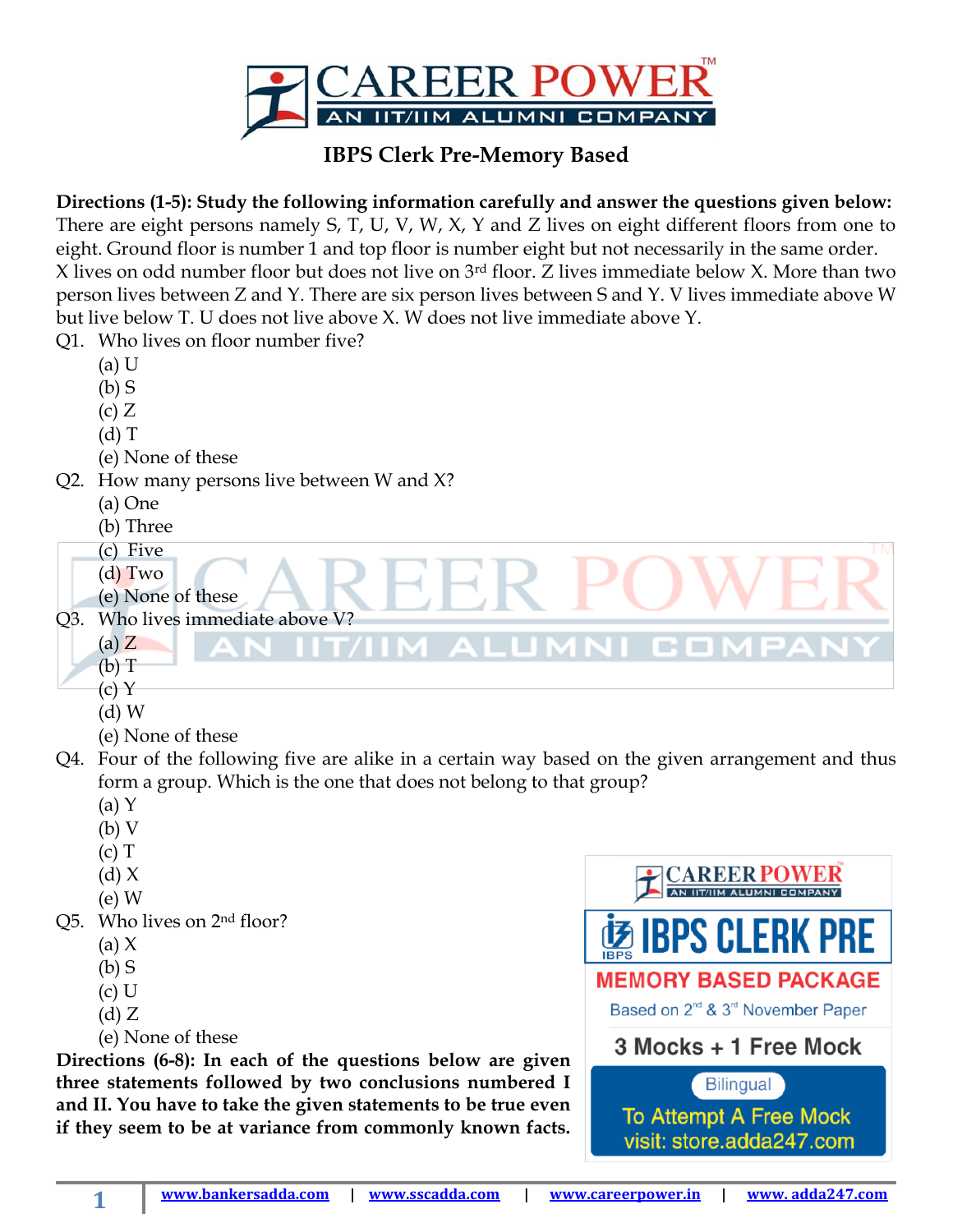**Read all the conclusions and then decide which of the given conclusions logically follows from the given statements disregarding commonly known facts.**

### **Give Answer-**

- (a) If only Conclusions I follows
- (b) If only Conclusions II follows
- (c) If either Conclusions I or Conclusion II follows
- (d) If neither Conclusion I nor Conclusion II follows
- (e) If both Conclusion I and II follows

### Q6. **Statement**-

Some Dares are Dream. All Dreams are Real. No Real is Fake.

## **Conclusion:-**

I. Some Dreams are Fake. II. All dream is not fake.

### Q7. **Statement-**

No Rain is Game. Some Games are Chain.

# No Chain is Lane.

# **Conclusions:**

**I.** Some Chains are not Rain.

# **II.** Some Games are Lane.

## Q8. **Statement-**

Some Movie are Ticket. No Ticket is Popcorn.

Some Popcorn is Burger.

### **Conclusions:**

**I.** Some Movies are Burger.

**II.** Some Burgers are not Movie.

**Directions (9-13): Study the following information carefully and answer the questions given below:** Eight friends A, B, C, D, P, Q, R and S are sitting in a straight line (but not necessarily in the same order). Some of them are facing south while some are facing north.(Note: Facing the same direction means. If one is facing north then the other also faces north and vice versa. Facing opposite directions means. If one is facing North then the other faces south and Vice versa).

ALUMNI CON

Q sits at one of the extreme ends of the line. C sits third to the left of Q. B, is not an immediate neighbour of Q. P, sits third to the right of C. A faces north. D sits to the immediate right of P. D does not sits at any of the extreme end of the line. Only one person sits between R and B. P sits second to the left of R. S sits second to the right of D. Both the immediate neighbour of P faces the same direction to each other. Both the immediate neighbour of C faces the opposite direction to each other. S faces the same direction as D and A faces the same direction as R.

Q9. How many persons sits between D and A?

- (a) One
- (b) None
- (c) Three
- (d) Two

**2**

(e) None of these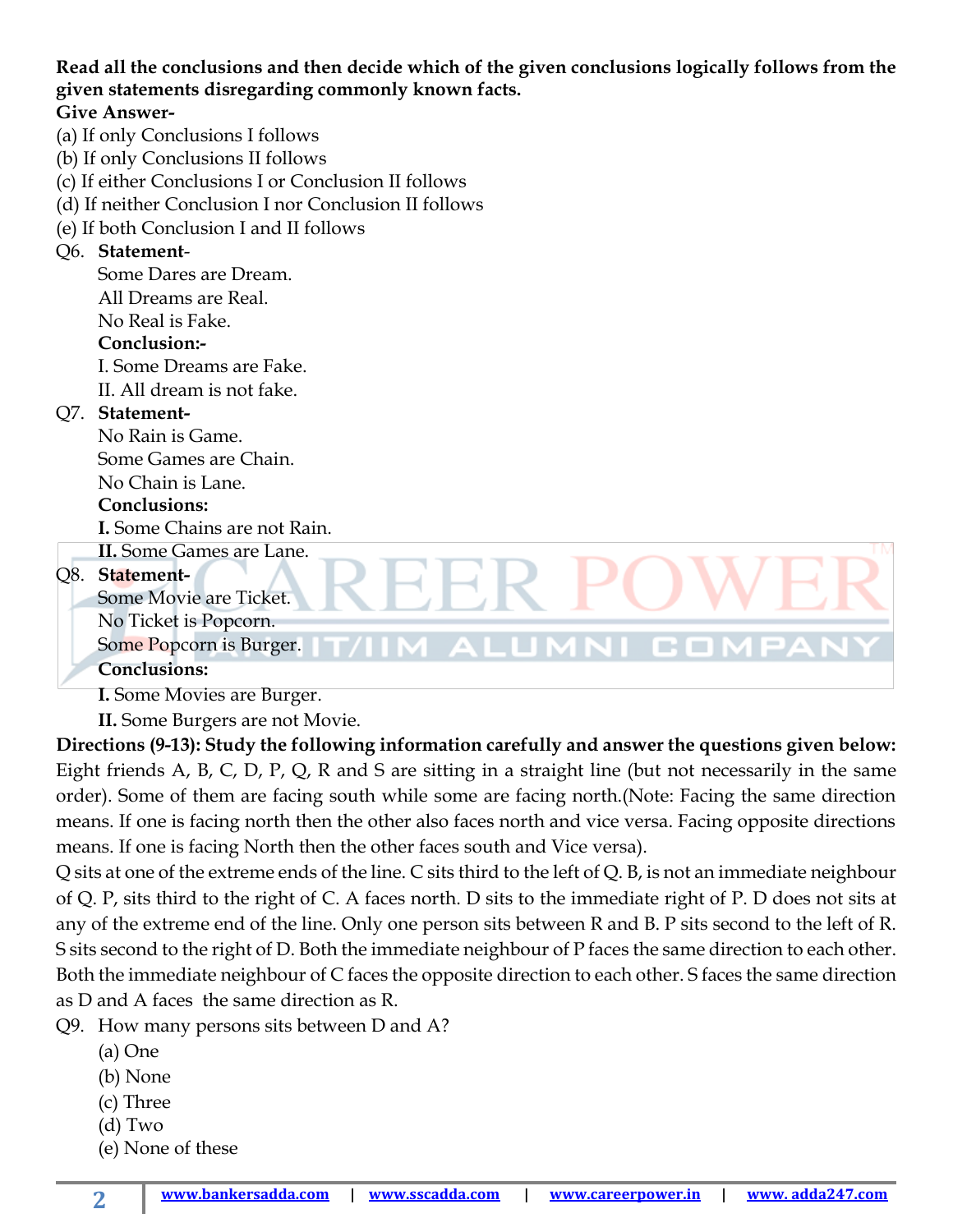Q10. Who among the following pair sits at extreme ends ?

- (a) S, Q
- (b) D, Q
- $(c) Q, R$
- (d) S, R
- (e) None of these
- Q11. Who sits third to the left of D?
	- (a) R
	- $(b)$ B
	- (c) Q
	- $(d)$  C
	- (e) None of these
- Q12. Who sits immediate right of B?
	- (a) A
	- (b) C
	- (c) R
	- (d) S
	- (e) None of these
- Q13. Four of the following five are alike in a certain way based on the given seating arrangement and thus form a group. Which is the one that does not belong to that group?
	- (a) A (b) C  $(c)$  S **IM ALUMNI CON** (d) B (e) D

**Directions (14-16): In these questions, relationship between different elements is shown in the statements. These statements are followed by two conclusions:**

- (a) If only conclusion I follows.
- (b) If only conclusion II follows.
- (c) If either conclusion I or II follows.
- (d) If neither conclusion I nor II follows.
- (e) If both conclusion I and II follow.
- Q14. **Statements**: Z>W>V=K<L<I

**Conclusion**:

- **I.** W>K
- **II.** I>K
- Q15. **Statements**: Q>B, K<E<B, J≥E, R<Q
	- **Conclusion**:
	- **I.** Q>K

**II.** Q=E

- Q16. **Statement:**  $E = F < G < H$ ;  $G \geq I$ 
	- **Conclusions:**
	- $I.H>I$
	- $IL$  $E > I$

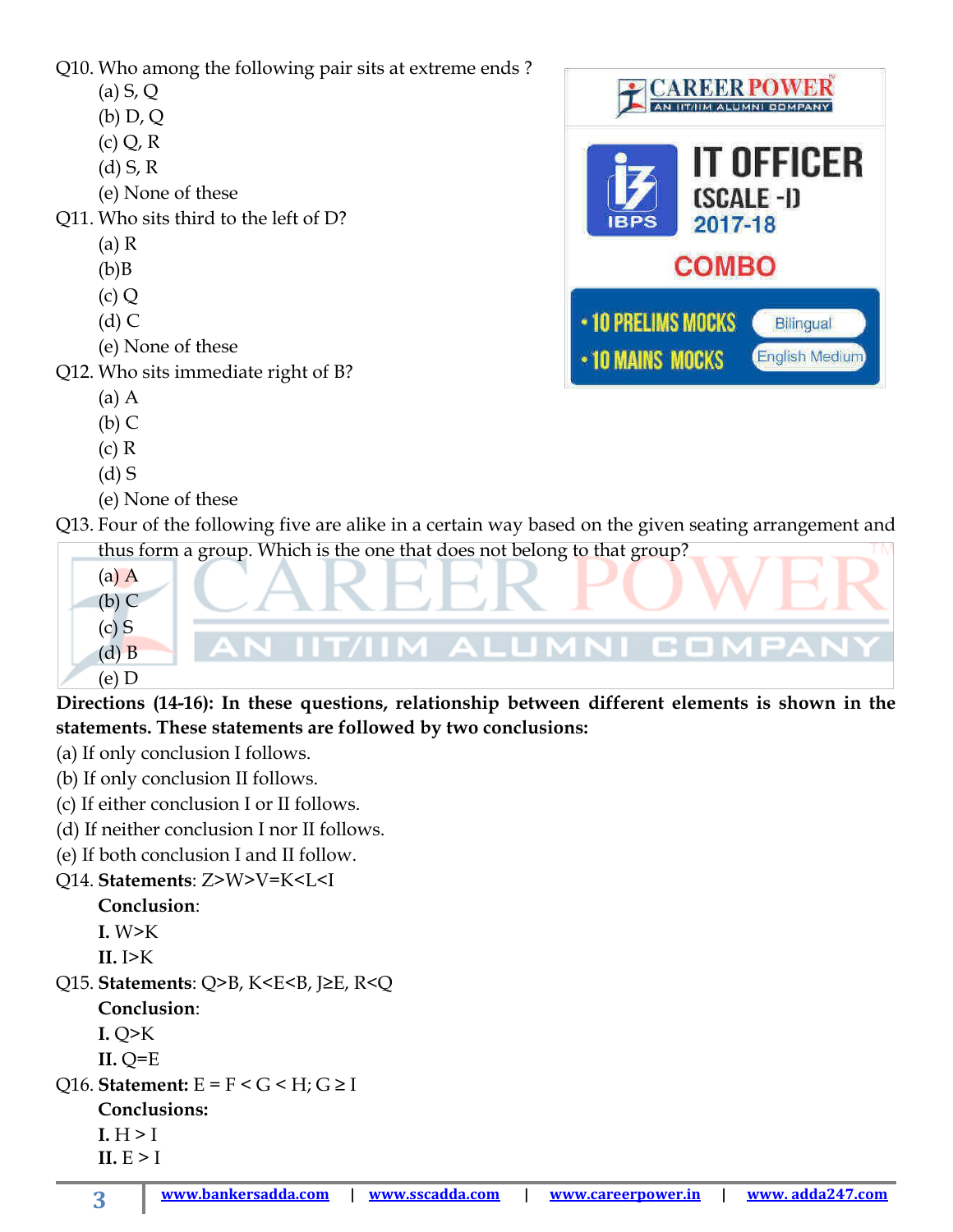## **Directions (17-21): Study the following alphabetical sequence and answer the questions following it.**

## **A B B C D E F E I B C A F E C B B A C A O B N U V W**

- Q17. How many C's are there in the alphabetical series which are immediately preceded by a vowel and immediate followed by consonant?
	- (a) One
	- (b) Two
	- (c) Three
	- (d) More than three
	- (e) None of these
- Q18. If all the vowels are dropped from the series, then which alphabet will be eighth from the left end?
	- (a) C
	- (b) B
	- (c) N
	- (d ) F
	- (e) None of these

Q19. How many Vowels are there in the alphabetical series which are immediately preceded by a consonant?

- (a) One
- (b) Two
- (c) Four
- (d) More than Five

(e) None

Q20. If the position of the 1<sup>st</sup> and the 14<sup>th</sup> alphabets, the 2<sup>nd</sup> and the 15<sup>th</sup> alphabets, and so on up to the 13<sup>th</sup> and the 26<sup>th</sup> alphabets, are interchanged, Then which alphabets will be 7<sup>th</sup> to the right of 10<sup>th</sup> alphabets from the right end?

TМ

- (a) A
- $(b)$  C
- (c) N
- $(d)B$
- (e) None of these

Q21. How many total vowels in the alphabetical series?

- (a) Five
- (b) Ten
- (c) Three
- (d) Nine
- (e) None of these

**Direction (22-26): Study the following information carefully and answer the questions given below:** There are eight notes of different denominations i.e. 1,5,20,50,100,200,500,2000 rupees which are arranged in a circular arrangement facing towards the centre not necessarily in the same order. 50 rupees note is arranged second to the right of 200 rupees note. Odd denominations note will not be immediate neighbour of 200 and 50 rupees note. There will be less than 100 rupee denomination note to the immediate left and immediate right of 100 rupees note except 1 rupee note. 100 rupee note is second to the left of 5 rupees note. 2000 rupees note is second to the left 100 rupees note. Q22. Which rupee note will be arranged to the immediate left of 50 rupees note?

- (a) 100
- (b) 2000
- (c) 500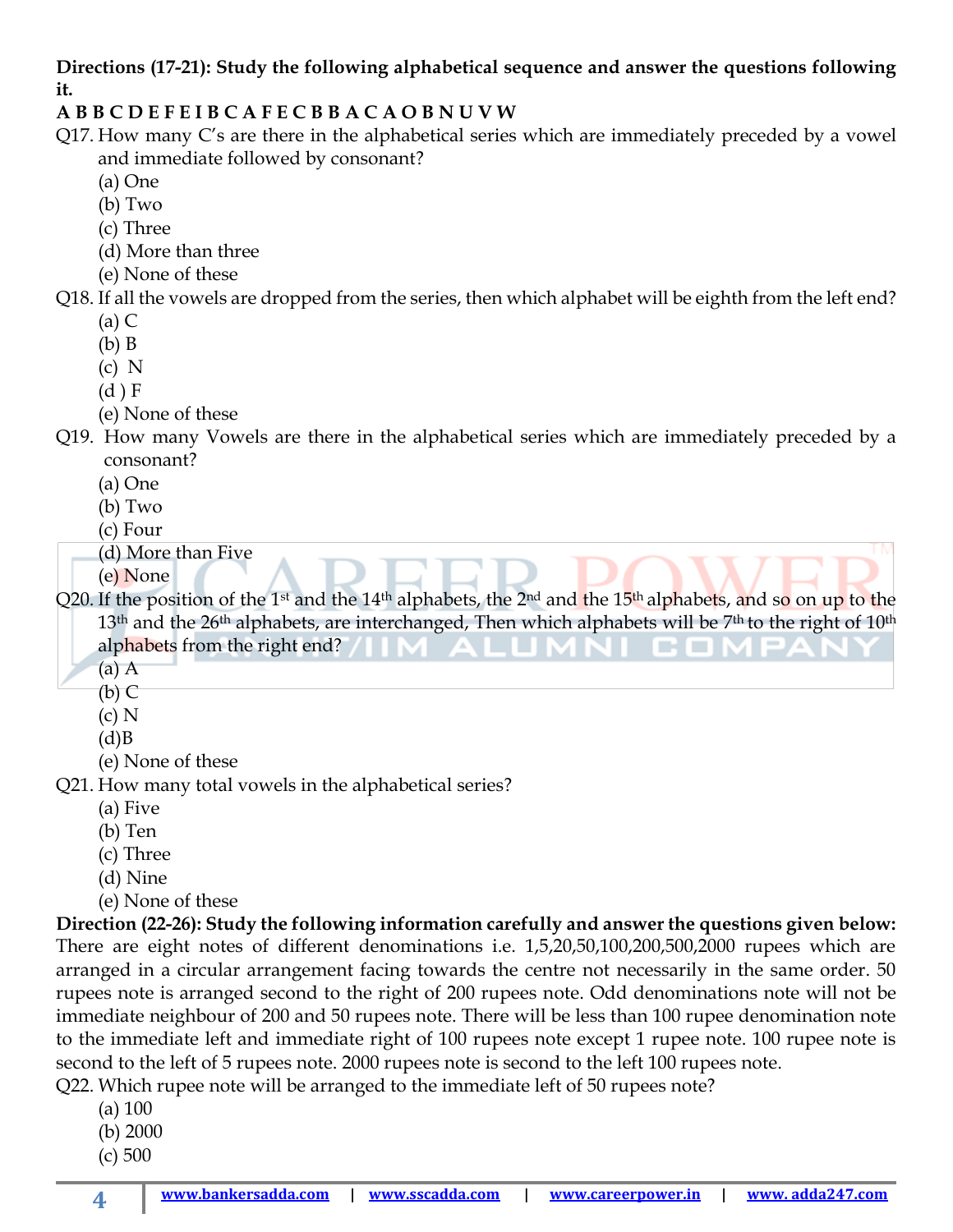(d) 5

- (e) None of these
- Q23. Which rupee note will be arranged to the third to the right of 5 rupees note?
	- (a) 2000
	- (b) 100
	- (c) 200
	- (d) 20
	- (e) None of these
- Q24. What will be the sum of note which is immediate left of 50 rupees note and immediate right of 500 rupees note?
	- (a) 2100
	- (b) 550
	- (c) 700
	- (d) 2200
	- (e) None of these

Q25. Which denomination note are between 1 and 100 rupees note, when counted clockwise from 1 rupee note?

- (a) 5 and 20
- (b) 50 and 100
- (c) 200 and 2000
- (d) 1 and 500
- (e) None of these

Q26. Which rupee note will be arranged to the third to the right of 2000 rupees note?

- (a) 2000
- (b) 100
- (c) 200
- (d) 20
- (e) None of these

# **Directions (27-31): These questions are based on the following five numbers.**

- 834 427 563 649 975
- Q27. If all the digits of numbers are arranged in ascending order within the number, then which of the following is lowest number?
	- (a) 975
	- (b) 649
	- (c) 834
	- (d) 563
	- (e) None of these
- Q28. If 1st digit of highest number is divided by 2nd digit of 2nd highest number, then what will be the resultant?
	- (a) 2
	- (b) 3
	- (c) 4
	- (d) 5
	- (e) None of these
- Q29. If 2 is subtracted from the every even digit and 1 is subtracted

from every odd digit number of each number, which number among them will be lowest number?



C.ON